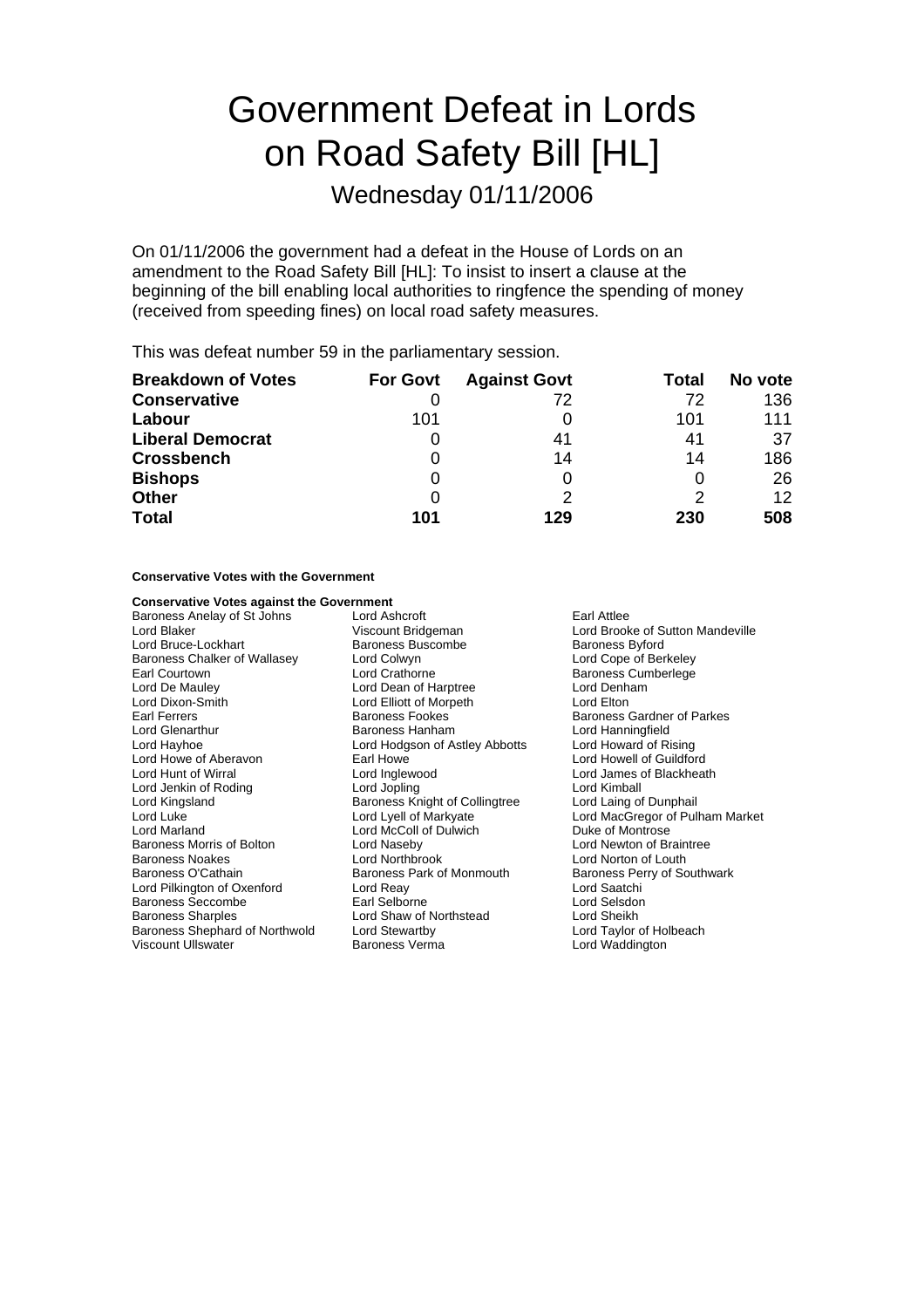**Labour Votes with the Government**<br>Lord Acton Baroness Amos<br>
Baroness Ashton of Upholland
Lord Bach
Lord Bach
Lord Baroness Ashton of Upholland
Lord Bach
Lord Baroness Ashton of Upholland
Lord Bach
Lord Baroness Ashton of Upholland
Lord Bach
Lord Baroness Ashton of Up Baroness Ashton of Upholland Lord Bach Lord Bach Lord Bassan<br>
Lord Backeley Cord Back Lord Bernstein of Craigweil Lord Bilston Lord Berkeley **Communist Communist Communist Communist Communist Communist Communist Communist Communist Communist Communist Communist Communist Communist Communist Communist Communist Communist Communist Communist Communi** Baroness Blackstone Lord Boyd of Duncansby Lord Bradley Lord Brennan Lord Brooke of Alverthorpe<br>
Lord Brooke of Alverthorpe<br>
Lord Campbell-Savours Viscount Chandos Lord Campbell-Savours<br>
Baroness Cohen of Pimlico<br>
Lord Corbett of Castle Vale<br>
Lord Castle Vale<br>
Baroness Crawley Baroness Cohen of Pimlico **Collact Condett of Castle Vale** Baroness Crawley<br>
Baroness David **Davies of Condet Condet Condet Condet Condet Condet Condet Condet Condet Condet Condet Condet** Lord Desai Lord Drayson<br>
Lord Evans of Parkside<br>
Lord Evans of Watford Baroness Farrington of Ribbleton Lord Faulkner of Worcester Baroness Ford<br>
Lord Foster of Bishop Auckland Lord Foulkes of Cumnock Baroness Gale Lord Foster of Bishop Auckland Lord Foulkes of Cumnock<br>
Baroness Gibson of Market Rasen Lord Goldsmith Lord Lord Gordon of Strathblane Baroness Gibson of Market Rasen Lord Goldsmith<br>Baroness Goudie **Condition Condity** Lord Gould of Brookwood Baroness Goudie **Communist Could of Brookwood** Baroness Gould of Potternewton<br>Lord Grocott **Could be Baron Could Alteria** Could be a Lord Hart of Chilton Lord Grocott Lord Harris of Haringey<br>Lord Haskel Lord Haworth Lord Hogg of Cumbernauld Lord Hoyle Lord Hogg Cumbernauld Lord Hughe<br>Lord Hunt of Kings Heath Baroness Jay of Paddington Lord Jones Lord Hunt of Kings Heath Baroness Jay of Paddington<br>Baroness Jones of Whitchurch Lord Judd Lord Kirkhill Lord Lord Lea of Crondall Lord Leitch<br>
Baroness Lockwood Lord Lord Lord Lofthouse of Pontefract Lord Macdo Baroness Lockwood **Lord Lord Lofthouse of Pontefract** Lord Macdonald of Tradeston<br>
Lord MacKenzie of Culkein **Lord Mackenzie of Framwellgate** Baroness Massey of Darwen Lord MacKenzie of Culkein Lord Mackenzie of Framwellgate<br>Lord Maxton Lord Mackenzie of Culkein Baroness McDonagh Baroness McIntosh of Hudnall Lord McKenzie of Luton Lord Morgan<br>Baroness Morgan of Drefelin Lord Parekh Lord Patel of Blackburn Baroness Morgan of Drefelin Lord Parekh Lord Datel of Blackburn Lord Patel of Blackburn Lord Patel of Blackburn<br>
Lord Pendry Baroness Quin Baroness Rendell of Babergh Lord Rooker Lord Rosser Baroness Scotland of Asthal Viscount Si<br>
Lord Snape Cord Soley Baroness Taylor of Bolton Lord Triesman and Lord Truscott<br>
Lord Tunnicliffe Repress Warwick of Undercliffe Lord Whitty Lord Woolmer of Leeds **Lord Young of Norwood Green** 

Lord Adonis<br>
Lord Anderson of Swansea<br>
Baroness Andrews Lord Davies of Oldham Lord Davie<br>
Lord Dravson Lord Dubs Lord Evans of Watford<br>
Lord Eaulkner of Worcester<br>
Baroness Ford<br>
Baroness Example Guiting Lord Haworth **Baroness Hilton of Eggardon**<br>
Lord Hovle **Lord Hughes** of Woodside Extra Baroness McDonagh Lord McIntosh of Haringey<br>
Lord McKenzie of Luton<br>
Lord McMan Lord Pendrick Pitkeathley<br>
Lord Pooker<br>
Lord Pooker Baroness Royall of Blaisdon Lord Sawyer<br>
Viscount Simon<br>
Lord Smith of Finsbury Lord Soley Lord Taylor of Blackburn<br>
Lord Triesman Lord Truscott Baroness Warwick of Undercliffe

Lord King of West Bromwich

**Labour Votes against the Government**

#### **Liberal Democrat Votes with the Government**

### **Liberal Democrat Votes against the Government**<br>
Lord Addington **Rate Backer** Barker

Lord Bradshaw Lord Burnett Lord Chidgey Lord Cotter Lord Dholakia<br>
Lord Goodhart Lord Greaves Baroness Harris of Richmond Lord Holme of Cheltenham Lord Jones of Chelt<br>
Lord Kirkwood of Kirkhope Lord Lee of Trafford Baroness Maddock Lord Kirkwood of Kirkhope Lord Lee of T<br>
Earl Mar and Kellie **Maddock Cord Randock** Baroness Neuberger Faroness Northover<br>
Lord Redesdale<br>
Lord Rennard Lord Rodgers of Quarry Bank Lord Roper Lord Russell-Johnston Baroness Scott of Needham Market Baroness Sharp of Guildford Lord Shutt of Greetland Lord Teverson Saroness Thomas of Walliswood<br>
Lord Tope<br>
Lord Tyler

Lord Greaves<br>
Lord Holme of Cheltenham<br>
Lord Jones of Cheltenham<br>
Lord Jones of Cheltenham Lord Rennard **Lord Roberts of Llandudno**<br>
Lord Rober<br>
Lord Russell-Johnston Lord Tope **Lord Tyler** Lord Tyler Lord Tope Lord Wallace of Saltaire<br>
Baroness Walmsley **Baroness Williams of Crosby** Baroness Williams of Crosby

Baroness Barker **Baroness Bonham-Carter of Yarnbury**<br>
Lord Burnett **Baroness Bonham-Carter of Yarnbury** Earl Mar and Kellie Lord McNally Lord McNally Baroness Maximus Baroness Miller of Chilthorne Domer<br>Baroness Meuberger Baroness Northover Baroness Medical Domer Baroness Method

**Crossbench Votes with the Government**